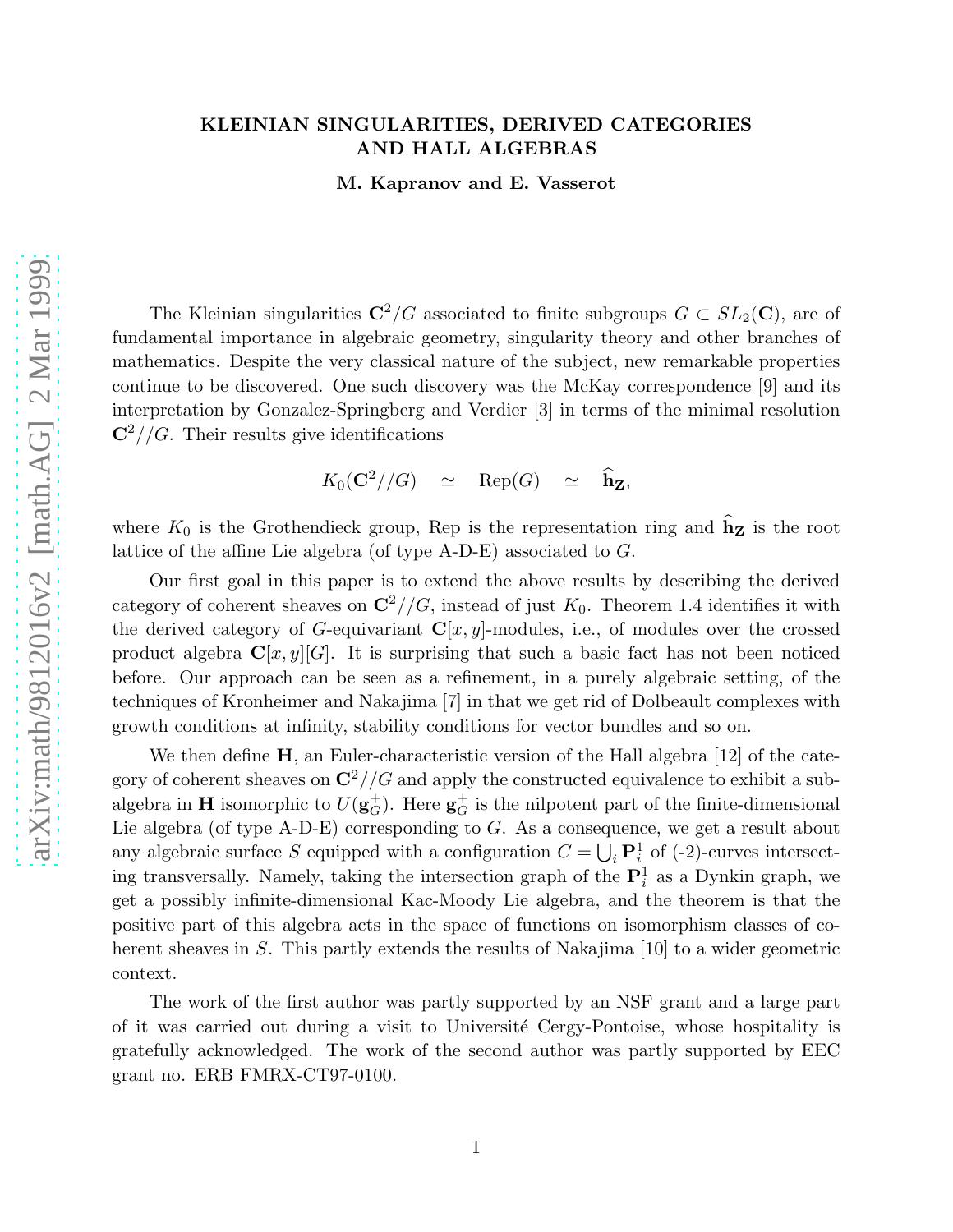### §1. Equivalence of derived categories.

**1.1.** For a smooth algebraic variety X and an integer  $m \geq 0$  we denote by  $X^{(m)}$  the mth symmetric power of X and by  $X^{[m]}$  the Hilbert scheme parametrizing 0-dimensional subschemes  $\xi \subset X$  of length m. Given such a  $\xi$ , the corresponding point of  $X^{[m]}$  is denoted [ξ]. We denote by  $\mathcal E$  the tautological m-dimensional bundle on  $X^{[m]}$ , whose fiber at [ξ] is  $H^0(\xi, \mathcal{O})$ . Let G be a finite group acting on X. Let  $m = |G|$ . The quotient  $X/G$  can be viewed as a closed subvariety in  $X^{(m)}$ . Suppose that the action is free on an open G-invariant set  $U \subset X$ . Define the Hilbert quotient  $X//G$  as the closure of  $U/G$ in  $X^{[m]}$ , cf. [6]. The Chow morphism  $X^{[m]} \to X^{(m)}$  gives a map  $p : X//G \to X/G$ . Let  $\Sigma \subset (X//G) \times X$  be the incidence subscheme. Let  $p_1 : (X//G) \times X \to X//G$ ,  $p_2 : (X//G) \times X \to X$ , be the projections and  $q_1, q_2$  be the restrictions of  $p_1, p_2$  to  $\Sigma$ . The restriction of the tautological bundle to  $X//G$  is denoted again by  $\mathcal{E}$ ; it is a bundle of G-modules isomorphic to the regular representation. If  $\rho$ , V are representations of G, with  $\rho$  irreducible, we set  $V_{\rho} = \text{Hom}_{G}(\rho, V)$ .

**1.2.** Let  $\mathcal{C}oh_G(X)$  be the category of G-equivariant coherent sheaves on X, and  $\mathcal{C}oh(X//G)$ be the category of coherent sheaves on  $X//G$ . Define two functors  $\Phi: D^b(\mathcal{C}oh_G(X)) \to$  $D^b(\mathcal{C}oh(X//G))$  and  $\Psi: D^b(\mathcal{C}oh(X//G)) \to D^b(\mathcal{C}oh_G(X))$  by

$$
\Phi(\mathcal{F}) = (Rq_{1*}Lq_{2}^{*}\mathcal{F})^{G} = (Rp_{1*}(p_{2}^{*}\mathcal{F} \otimes^{L} \mathcal{O}_{\Sigma}))^{G} \text{ and } \Psi(\mathcal{G}) = Rp_{2*}R\mathcal{H}om(\mathcal{O}_{\Sigma}, p_{1}^{*}\mathcal{G}).
$$

The functors  $\Psi$  and  $\Phi$  are adjoint, i.e.  $\mathcal{H}om(\Phi(\mathcal{F}), \mathcal{G}) \simeq \mathcal{H}om(\mathcal{F}, \Psi(\mathcal{G})).$ 

**1.3.** Let  $Z, W$  be algebraic varieties, equipped with actions of finite groups  $G, H$  respectively. Let  $p_W, p_Z$  be the projections from  $Z \times W$  to  $W, Z$  respectively. Let  $\mathcal L$  be an object of  $D^b(\mathcal{C}oh_{G\times H}(Z\times W))$ , such that each of the cohomology sheaves  $\mathcal{H}^i(\mathcal{L})$  has proper support with respect to  $p_W$ . Taking  $\mathcal L$  as a "kernel" defines a functor

$$
F_{\mathcal{L}}: D^b(\mathcal{C}oh_G(Z)) \to D^b(\mathcal{C}oh_H(W)), \quad \mathcal{F} \to (Rp_{W*}(p_Z^* \mathcal{F} \otimes^L \mathcal{L}))^G.
$$

If  $Z, W, T$  are varieties with actions of groups  $G, H, K$  respectively, and  $\mathcal{L} \in D^b(\mathcal{C}oh_{G \times H}(Z \times$ W)),  $\mathcal{M} \in D^b(\mathcal{C}oh_{H \times K}(W \times T))$ , the composition  $F_{\mathcal{M}} \circ F_{\mathcal{L}}$  is isomorphic to  $F_{\mathcal{M} * \mathcal{L}}$  where

$$
\mathcal{M} * \mathcal{L} = (Rp_{13*}(p_{12}^*\mathcal{L} \otimes^L p_{23}^*\mathcal{M}))^H,
$$

and the  $p_{ij}$  are the projections of  $Z \times W \times T$  onto the pairwise products. In the case (1.2) of the product  $(X//G) \times X \times (X//G)$  let  $\Sigma_{12} = p_{12}^{-1}(\Sigma)$  and  $\Sigma_{23}^t = p_{23}^{-1}(\Sigma^t)$ , where  $\Sigma^t \subset X \times (X//G)$  is the transpose variety of  $\Sigma$ .

**Proposition.** In the situation of  $(1.2)$  the following is true: (a) The composition  $\Phi\Psi$  has the kernel

$$
\mathcal{L} = (Rp_{13*}(R\mathcal{H}om(\mathcal{O}_{\Sigma_{12}}, \mathcal{O}_{\Sigma_{23}^t})))^G \in D^b(\mathcal{C}oh(X//G \times X//G)).
$$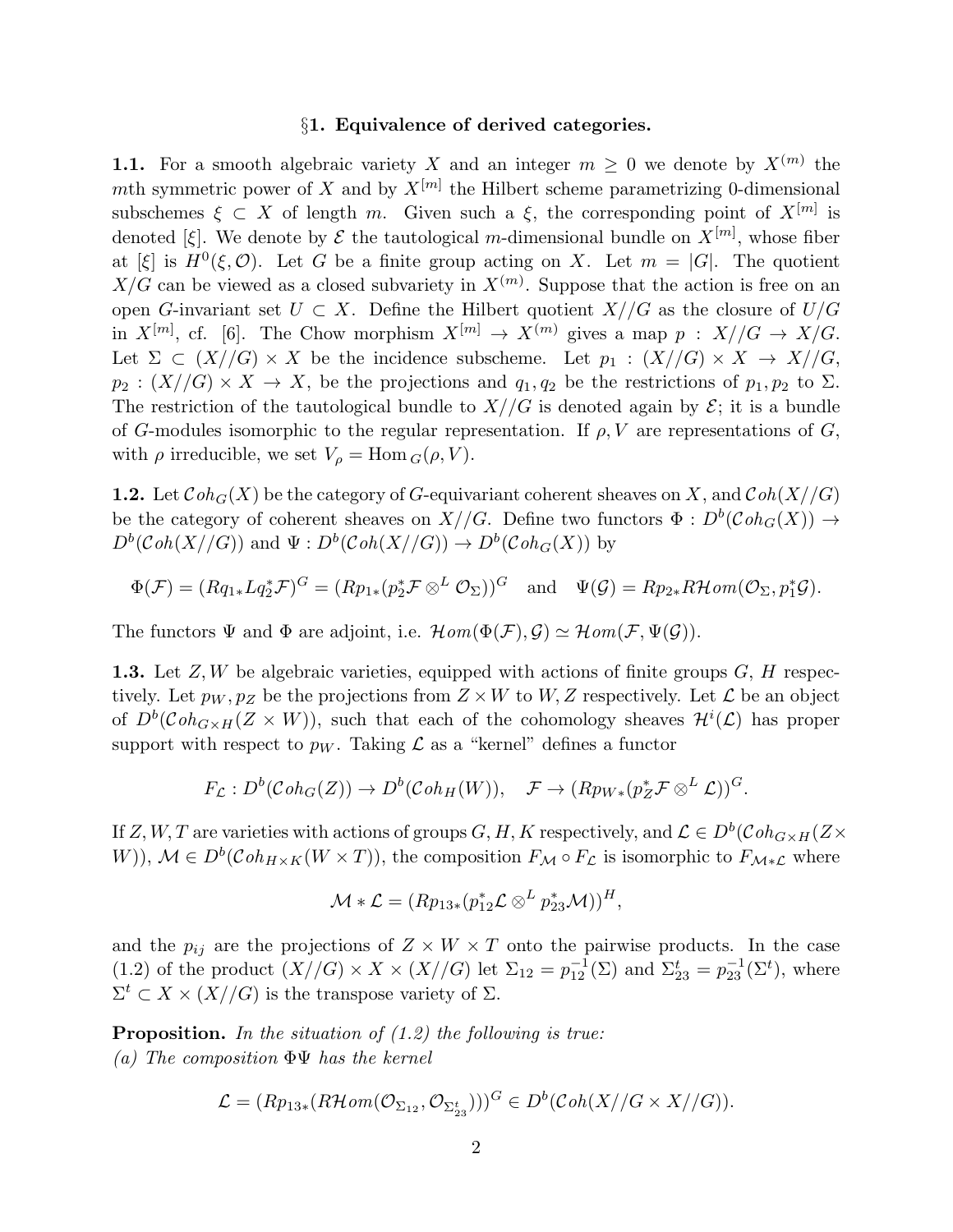(b) The composition  $\Psi\Phi$  has the kernel

$$
\mathcal{M}=Rs_{13*}(R\mathcal{H}om(\mathcal{O}_{\Sigma_{12}^t},\mathcal{O}_{\Sigma_{23}}))\in D^b(\mathcal{C}oh_{G\times G}(X\times X)),
$$

where  $s_{ij}$  are the projections of  $X \times (X//G) \times X$  to pairwise products. □

Remark. Note that that the restriction of the projection

$$
p_{13} : \Sigma_{12} \cap \Sigma_{23}^t \to (X//G) \times (X//G)
$$

is a finite morphism, so we can replace  $Rp_{13*}$  by  $p_{13*}$ .

Thus, the functors  $\Phi, \Psi$  are mutually inverse equivalences of categories if and only if (a) the kernel  $\mathcal L$  is quasi-isomorphic to the structure sheaf of the diagonal on  $(X/G) \times$  $(X//G),$ 

(b) the kernel M is quasi-isomorphic to the structure sheaf of diagonal  $\Delta \subset X \times X$  tensored with the regular representation  $\mathbf{R} = \mathbf{C}[G]$  of G.

**1.4.** Suppose now that X is a smooth surface. Then  $X^{[m]}$  is smooth and  $X//G$  is an irreducible component of the fixed point set of the G-action on  $X^{[m]}$ , so it is also smooth. Thus  $p$  is a resolution of singularities of  $X/G$ . The following theorem is the main result of the section.

**Theorem.** Let X be a surface equipped with a holomorphic symplectic form  $\omega$ , and suppose that the G-action on X preserves  $\omega$ . Then  $\Phi$  and  $\Psi$  are mutually inverse equivalences of categories.

From the definitions it is clear that all the cohomology sheaves of  $\mathcal L$  are supported on the  $([\xi], [\eta])$  such that supp $(\xi) \cap \text{supp}(\eta) \neq \emptyset$ , and the cohomology sheaves of M are supported on  $\bigcup_{g\in G}(1\times g)(\Delta)$ . Thus it is enough to work in the neighborhoods of fixed points of subgroups of  $G$ , where the action can be replaced by the linear one. We now assume this to be the case.

**1.5.** Given a finite subgroup  $G \subset SL_2(\mathbb{C})$  let  $\tau$  be the natural representation of G on  $\mathbb{C}^2$ . For any irreducible representations  $\pi, \rho$  of G let  $m_{\pi \rho}$  be the multiplicity of  $\pi$  in  $\rho \otimes_{\mathbb{C}} \tau$ . We now assume  $X = \tau$  and  $G \subset SL_2(\mathbb{C})$ . Set  $\mathbf{A} = \mathbf{C}[x, y]$ . Let M be any A-module. Then, we have the (Koszul) free resolution of  $M$  by

$$
\mathbf{A} \otimes_{\mathbf{C}} M \stackrel{(x,y)}{\rightarrow} (\mathbf{A} \otimes_{\mathbf{C}} M)^{\oplus 2} \stackrel{\left(\begin{array}{c} y \\ -x \end{array}\right)}{\rightarrow} \mathbf{A} \otimes_{\mathbf{C}} M.
$$

Constructing this resolution simultaneously for  $M = \mathcal{O}_{\xi}$  and all  $[\xi] \in X//G$ , we get a resolution of  $\mathcal{O}_{\Sigma}$  by the complex on  $(X//G) \times X$ :

$$
\mathcal{K} = \{p_1^* \mathcal{E} \to (p_1^* \mathcal{E})^{\oplus 2} \to p_1^* \mathcal{E}\}.
$$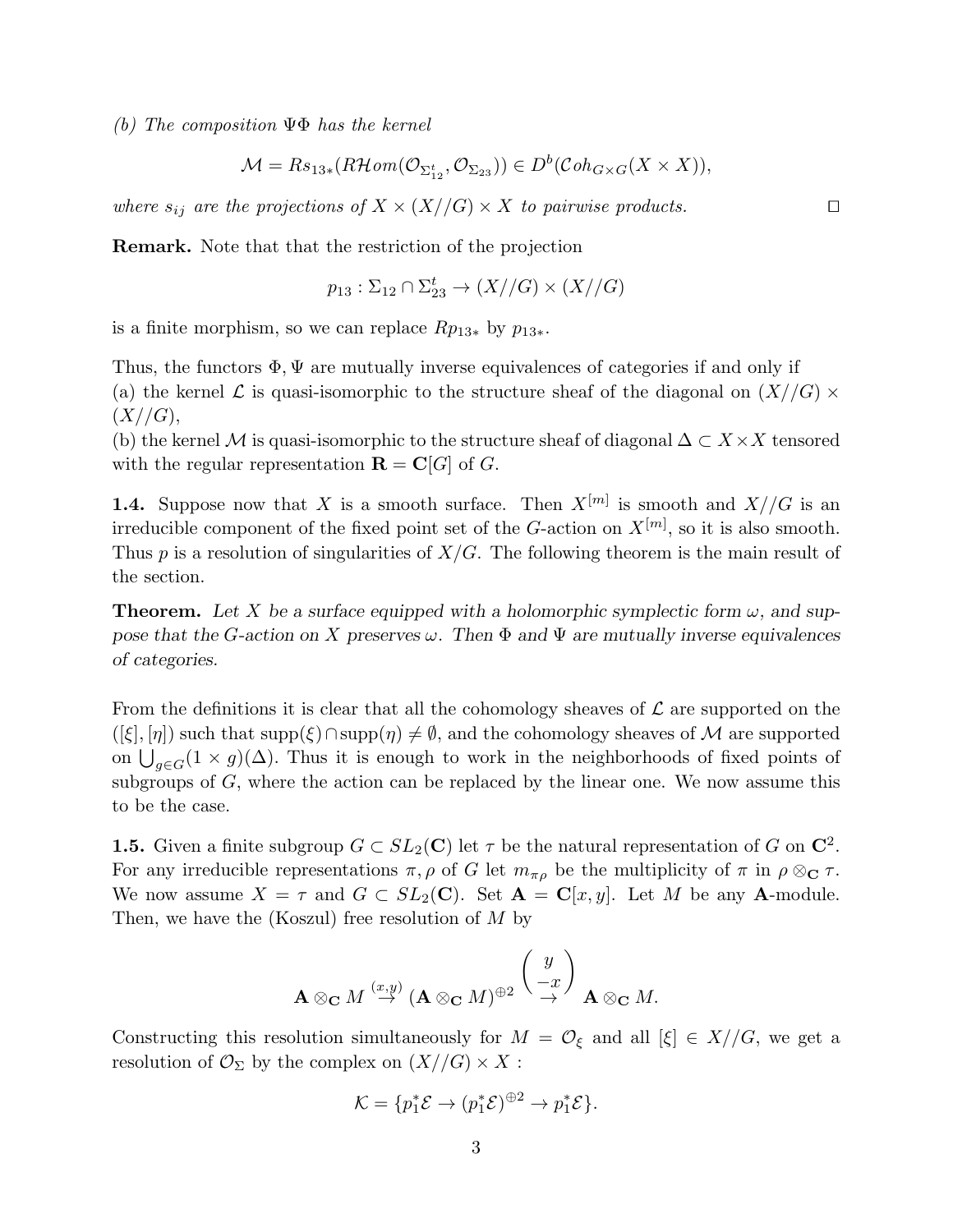Thus

$$
\Phi(\mathcal{F}) = (Rp_{1*}(p_2^* \mathcal{F} \otimes^L \mathcal{K}))^G
$$
  
=  $\{(Rp_{1*}p_2^* \mathcal{F}) \otimes \mathcal{E} \to (Rp_{1*}p_2^* \mathcal{F}) \otimes \mathcal{E}^{\oplus 2} \to (Rp_{1*}p_2^* \mathcal{F}) \otimes \mathcal{E}\}^G.$ 

Note that  $Rp_{1*}p_2^*\mathcal{F}$  is just the trivial bundle on  $X//G$  with fiber  $\Gamma(X,\mathcal{F})$  (the higher cohomology vanishes on  $X = \tau$ ). Moreover, if F is a G-equivariant sheaf, then  $\Gamma(X, \mathcal{F})$  is a **A**-module with *G*-action and can be split  $\Gamma(X, \mathcal{F}) = \bigoplus_{\pi} \pi \otimes_{\mathbb{C}} \Gamma(X, \mathcal{F})_{\pi}$ , so  $\Phi(\mathcal{F})$  can be rewritten as

$$
\Phi(\mathcal{F}) = \{ \bigoplus_{\pi} \Gamma(X, \mathcal{F})_{\pi} \otimes_{\mathbf{C}} \mathcal{E}_{\pi} \to \bigoplus_{\pi, \rho} \Gamma(X, \mathcal{F})_{\pi} \otimes_{\mathbf{C}} \mathcal{E}_{\rho}^{m_{\pi\rho}} \to \bigoplus_{\pi} \Gamma(X, \mathcal{F})_{\pi} \otimes_{\mathbf{C}} \mathcal{E}_{\pi} \}.
$$

Similarly we get

$$
\Psi(\mathcal{G}) = \{ R\Gamma(X//G, \mathcal{G}\otimes \mathcal{E}^*)\otimes_{\mathbf{C}} \mathcal{O}_{\tau} \to R\Gamma(X//G, \mathcal{G}\otimes \mathcal{E}^*)\otimes_{\mathbf{C}} \mathcal{O}_{\tau}^2 \to R\Gamma(X//G, \mathcal{G}\otimes \mathcal{E}^*)\otimes_{\mathbf{C}} \mathcal{O}_{\tau} \}.
$$

By using the Koszul resolution  $K$ , we find that  $\mathcal L$  is quasi-isomorphic to

$$
\mathcal{L}' = (Rp_{13*}(R\mathcal{H}om(p_{12}^{*}\mathcal{K}, \mathcal{O}_{\Sigma_{23}^{t}})))^{G}
$$
\n
$$
= \{\mathcal{E}^{*}\underline{\otimes}\mathcal{E} \to (\mathcal{E}^{*}\underline{\otimes}\mathcal{E})^{\oplus 2} \to \mathcal{E}^{*}\underline{\otimes}\mathcal{E}\}^{G}
$$
\n
$$
= \{\bigoplus_{\pi}\mathcal{E}^{*}_{\pi}\underline{\otimes}\mathcal{E}_{\pi} \to \bigoplus_{\pi,\rho}\mathcal{E}^{*}_{\pi}\underline{\otimes}\mathcal{E}_{\rho}^{m_{\pi\rho}} \to \bigoplus_{\pi}\mathcal{E}^{*}_{\pi}\underline{\otimes}\mathcal{E}_{\pi}\},
$$

where  $\otimes$  is the external tensor product. The quasi-isomorphism  $\mathcal{L}' \simeq \mathcal{O}_{\Delta}$  is proved in [11, Lemma 4.10]. By using the Koszul resolution for  $\mathcal{O}_{\Sigma_{12}^t}$  we represent M by the quasiisomorphic complex

$$
\mathcal{M}' = \{ \mathcal{O}_{\tau} \underline{\otimes} Rq_{2*}q_1^* \mathcal{E}^* \rightarrow \left(\mathcal{O}_{\tau} \underline{\otimes} Rq_{2*}q_1^* \mathcal{E}^*\right)^{\oplus 2} \rightarrow \mathcal{O}_{\tau} \underline{\otimes} Rq_{2*}q_1^* \mathcal{E}^* \}.
$$

To show that  $\mathcal{M}'$  is quasi-isomorphic to  $\mathcal{O}_{\Delta}\otimes_{\mathbf{C}}\mathbf{R}$ , it is enough to show that  $Rq_{2*}(q_1^*\mathcal{E}^*)=$  $\mathcal{O}_\tau \otimes_{\mathbf{C}} \mathbf{R}$ . Then  $\mathcal{M}'$  will be identified with the tensor product of  $\mathbf{R}$  and the Koszul resolution of the diagonal in  $\mathbb{C}^2 \times \mathbb{C}^2$ :

$$
\mathcal{O}\text{-}\!\otimes\!\mathcal{O} \to \mathcal{O}\text{-}\!\otimes\!\mathcal{O}^{\oplus 2} \to \mathcal{O}\text{-}\!\otimes\!\mathcal{O}.
$$

Applying the Koszul resolution one more time, we are reduced to the following fact.

**Proposition.** We have  $\Gamma(X//G, \mathcal{E}^* \otimes \mathcal{E}) = \mathbf{R}[x, y]$  and  $H^i(X//G, \mathcal{E}^* \otimes \mathcal{E}) = 0 \quad \forall i > 0$ .

Proof: Recall that  $\Gamma(X/(G,\mathcal{E}) = \mathbf{A}$  (see [3]) and thus for any  $\mathcal{G} \in \mathcal{C}oh(X//G)$  the space  $\Gamma(X//G,\mathcal{E}\otimes\mathcal{G})$  is a **A**-module. We define a morphism of **A**-modules  $u : \mathbf{R}[x,y] \to$  $\Gamma(X//G,\mathcal{E}^*\otimes\mathcal{E})$  by

$$
u(g) = g \in \text{Hom}(\mathcal{E}, \mathcal{E}) = \Gamma(X//G, \mathcal{E}^* \otimes \mathcal{E}), \qquad \forall g \in G.
$$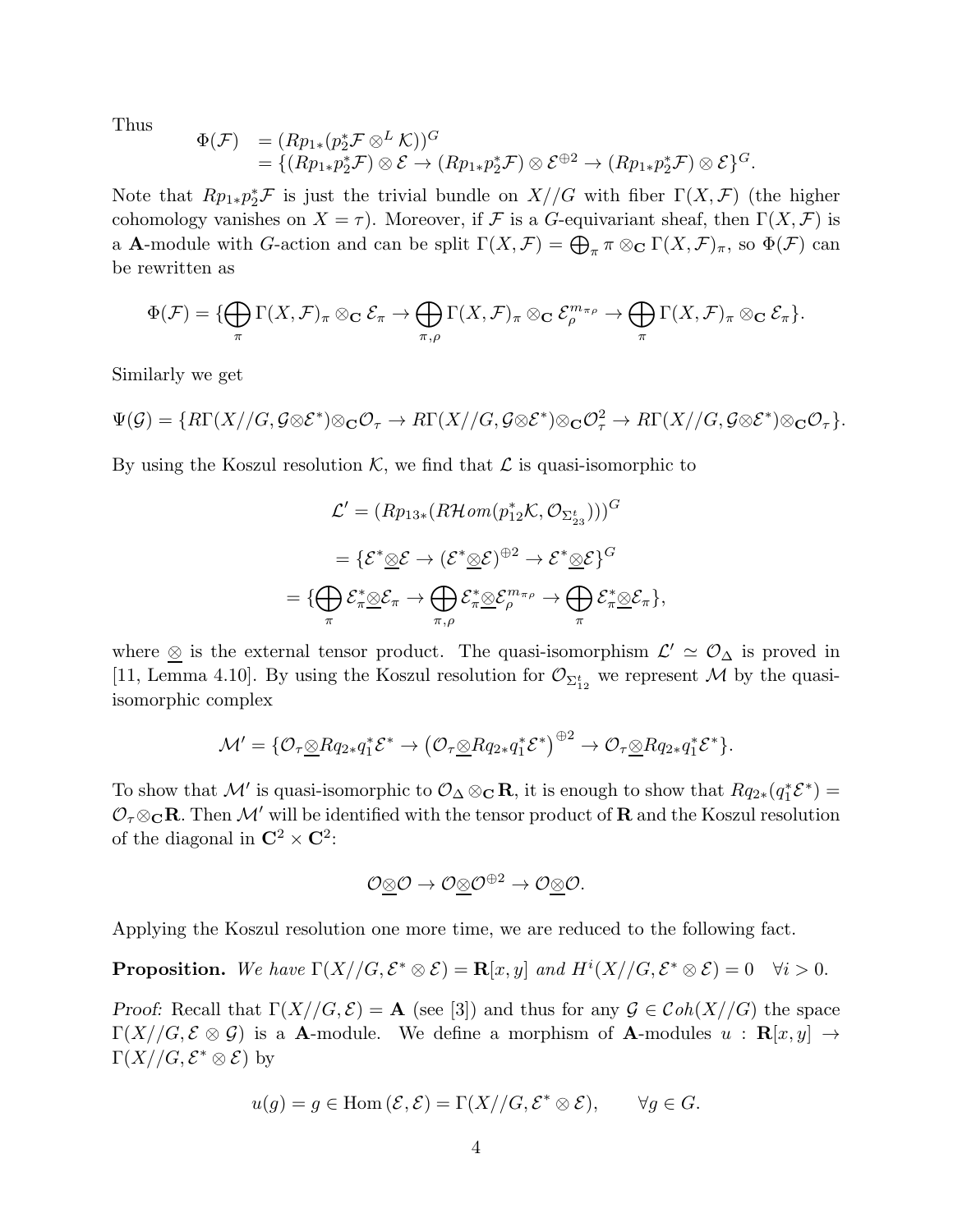Since the G-action on  $\tau$  is free outside 0, the space  $\Gamma(X//G,\mathcal{E}^*\otimes \mathcal{E})$  is a torsion free **A**module, and u is an isomorphism outside  $0 \in \tau$ . Thus the first assertion follows from the following lemma.

**Lemma.** Let  $u : M \to N$  be a homomorphism of **A**-modules such that: (a)  $M$  is free, and  $N$  has no torsion; (b) u is an isomorphism outside a point (in particular, it is injective). Then u is an isomorphism.

Proof: Let us regard M, N as coherent sheaves  $\mathcal{M}, \mathcal{N}$  on  $\mathbb{C}^2$ , let U be the complement of the point, so that over U the map  $u : \mathcal{M} \to \mathcal{N}$  is an isomorphism. Let  $j : U \to \mathbb{C}^2$  be the embedding. Then, taking the direct image, we find a homomorphism

$$
j_*j^*u:j_*j^*\mathcal{M}\to j_*j^*\mathcal{N}.
$$

It is an isomorphism since  $j^*u$  is. Since M is free,  $j_*j^*\mathcal{M} = \mathcal{M}$ . On the other hand, since N is torsion free, the natural map  $\mathcal{N} \to j_*j^*\mathcal{N}$  is an embedding. But its image contains the image of  $j_*j^*u$ , so it is an isomorphism. So  $u = j_*j^*u$  is an isomorphism, as claimed. ⊓⊔

To prove the second assertion of the proposition it is enough to show that  $R^i p_*(\mathcal{E}^* \otimes \mathcal{E}) = 0$ if  $i > 0$ . The map p is an isomorphism everywhere except for  $0 \in X/G$ . The proposition follows from the vanishing of  $H^{i}(p^{-1}(0), \mathcal{E}^* \otimes \mathcal{E})$  if  $i > 0$ , proved in Remark 2.1 below. □

### §2. Detailled analysis of the equivalence.

In this section we always assume that  $X = \tau$  and G is a finite subgroup in  $SL_2(\mathbb{C})$ .

**2.1.** The quotient surface  $X/G$  has an isolated singularity at 0. The map p is the minimal desingularization of  $X/G$  (see [5]). The vector bundles  $\mathcal{E}_{\pi}$  on  $X//G$  were introduced and studied in [3]. Recall that finite subgroups  $G \subset SL_2(\mathbb{C})$  are classified by Dynkin diagrams of finite type A-D-E as follows. Let  $E = p^{-1}(0)$  and let  $E_{red}$  be the reduced variety.

**Proposition.** Let  $\Gamma^0$  be the Dynkin diagram of G. Let  $\Gamma$  be the affine extension of  $\Gamma^0$ . (a) Vertices of  $\Gamma^0$  are in bijection with components of E. Two vertices are joined by an edge if and only if the corresponding components intersect. This intersection is transverse and consists of one point.

(b) Vertices of  $\Gamma$  are in bijection with irreducible representations of G. The vertices corresponding to  $\pi$  and  $\rho$  are joined if and only if  $m_{\pi,\rho} \neq 0$ . □

Let  $\mathbf{P}_{\pi}^1 \subset E_{red}$  be the component corresponding to a nontrivial irreducible representation  $\pi$ . Put  $d_{\pi} = \text{rk } \mathcal{E}_{\pi} = \dim \pi$ .

**Lemma.** The restriction of  $\mathcal{E}_{\pi}$  to  $\mathbf{P}_{\rho}^1$  is trivial (isomorphic to  $\mathcal{O}^{d_{\pi}}$ ) if  $\pi \neq \rho$  and is isomorphic to  $\mathcal{O}(1) \oplus \mathcal{O}^{d_{\pi}-1}$ , if  $\pi = \rho$ .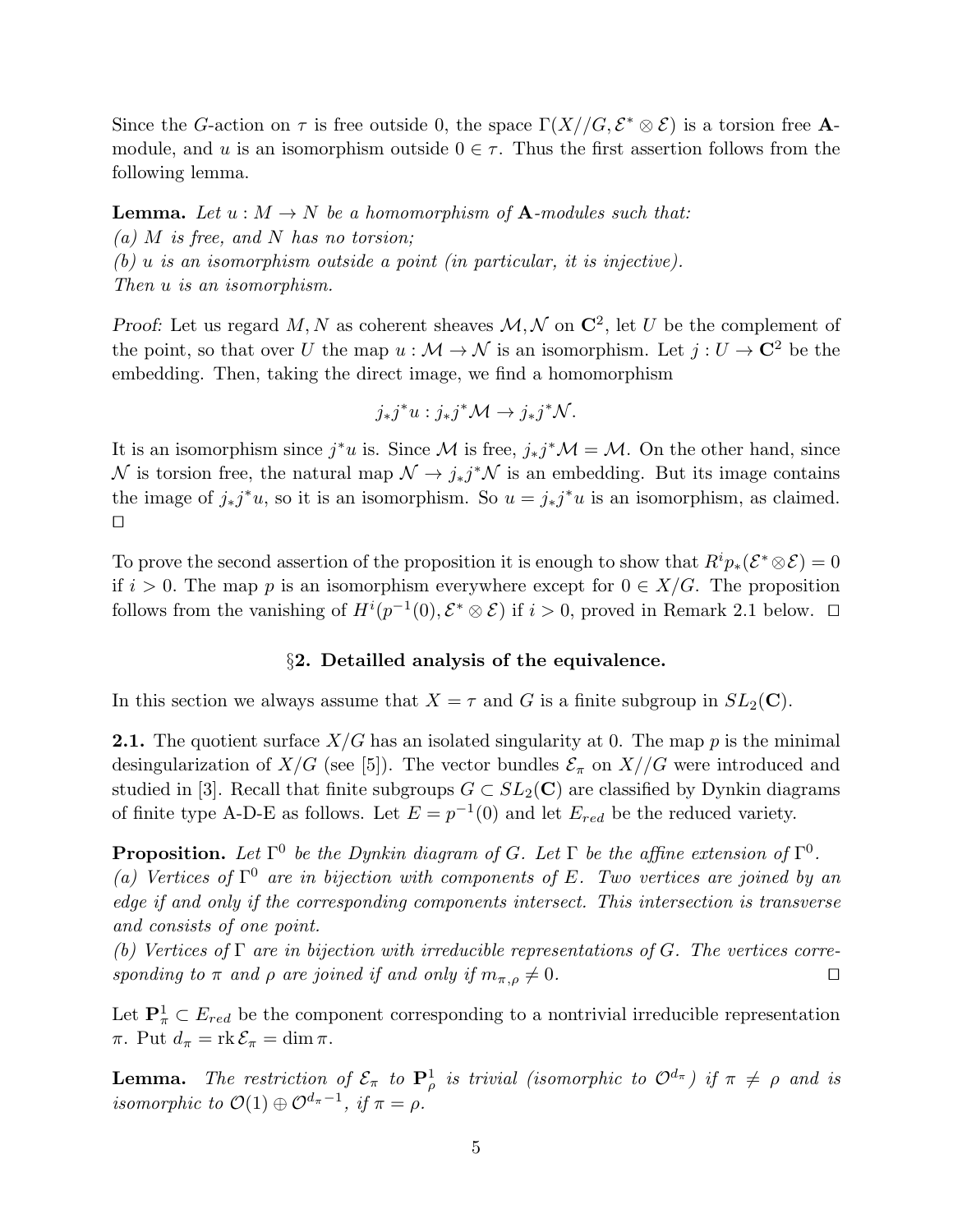Proof: Consider the (infinite-dimensional) space  $A_{\pi}$ . By construction of  $\mathcal{E}_{\pi}$ , we have a surjective map of sheaves on  $\mathbf{P}^1_\rho$ :

$$
\mathbf{A}_\pi \otimes_\mathbf{C} \mathcal{O}_{\mathbf{P}^1_\rho} \to \mathcal{E}_\pi|_{\mathbf{P}^1_\rho}.
$$

This implies that in the splitting  $\mathcal{E}_{\pi}|_{\mathbf{P}_{\rho}^1} \simeq \bigoplus_i \mathcal{O}(m_i)$  each  $m_i \geq 0$ . Since the degree is  $\sum_i m_i$ , our statement follows from the following result of [2]: the degree of the restriction of  $\mathcal{E}_{\pi}$  to  $\mathbf{P}_{\rho}^{1}$  is 0 if  $\pi \neq \rho$  and 1 if  $\pi = \rho$ .

**Remark.** By Lemma 2.1, we know that for all  $\pi \neq C$  there exist integers a, b, c, such that

$$
(\mathcal{E}^*\otimes \mathcal{E})|_{\mathbf{P}^1_\pi}=\mathcal{O}(-1)^{\oplus a}\oplus \mathcal{O}(0)^{\oplus b}\oplus \mathcal{O}(1)^{\oplus c}.
$$

Hence  $H^i(\mathbf{P}_\pi^1, \mathcal{E}^* \otimes \mathcal{E}) = 0$  for all  $i > 0$ . The irreducible components  $E_\pi$  of E may be non reduced but have the self intersection number  $(-2)$ . Therefore, for any vector bundle F on  $X//G$  the restriction  $\mathcal{F}|_{E_{\pi}} = \mathcal{F} \otimes \mathcal{O}_{E_{\pi}}$  has a filtration with quotients of the form  $\mathcal{F}|_{\mathbf{P}^1_{\pi}} \otimes \mathcal{O}_{\mathbf{P}^1_{\pi}}(2j), j \geq 0$ . Applying this to  $\mathcal{F} = \mathcal{E}^* \otimes \mathcal{E}$ , we find that its restriction to each component  $E_{\pi}$  has no higher cohomology. As a consequence, we get

$$
H^i(E, \mathcal{E}^* \otimes \mathcal{E}) = 0, \qquad \forall i > 0.
$$

**2.2. Lemma.** (a) If  $[\xi] \in E$  then  $\text{Tor}_0(\mathcal{O}_{\xi}, \mathcal{O}_0) = \mathbf{C}$ ,  $\text{Tor}_1(\mathcal{O}_{\xi}, \mathcal{O}_0) = \mathbf{C} \oplus \bigoplus_{[\xi] \in \mathbf{P}_{\pi}^1} \pi$  and Tor  $_2(\mathcal{O}_\xi, \mathcal{O}_0) = \bigoplus_{[\xi] \in \mathbf{P}^1_\pi} \pi$ .

(b) The line bundles on  $\mathbf{P}^1_\pi$  formed by the  $\text{Tor}_1(\mathcal{O}_\xi,\mathcal{O}_0)_\pi$  and the  $\text{Tor}_0(\mathcal{O}_\xi,\mathcal{O}_0)^G$  are isomorphic to  $\mathcal{O}(-1)$  and  $\mathcal O$  respectivelly.

*Proof:* Let  $\mathbf{m} = (x, y) \subset \mathbf{A}$  and let  $\mathbf{n} \subseteq \mathbf{m}$  be the ideal generated by  $\mathbf{m}^G$ . If  $[\xi] \in E$ , then the ideal  $I_{\xi} \subset \mathbf{A}$  contains **n** (the G-module  $\mathcal{O}_{\xi} = \mathbf{A}/I_{\xi}$  is isomorphic to the regular representation, in particular, dim  $\mathcal{O}_{\xi}^G = 1$ . If an invariant  $f \in \mathbf{n}$  does not lie in  $I_{\xi}$ , then f mod  $I_{\xi} \in \mathcal{O}_{\xi}$  gives a G-invariant on  $\mathcal{O}_{\xi}$  not proportional to 1, so the dimension of  $\mathcal{O}_{\xi}^G$ is at least 2, a contradiction). If  $W \subset \mathbf{m}/\mathbf{n}$  is G-invariant set  $I(W) = \mathbf{A} \cdot W + \mathbf{n}$ .

**Theorem [5].** Let  $\pi$  be a nontrivial irreducible representation of G. Then : (a) There exist two different irreducible submodules  $\pi', \pi'' \subset \mathbf{m/n}$ , isomorphic to  $\pi$  and such that if  $[\xi] \in \mathbf{P}_{\pi}^1 - \bigcup_{\rho \neq \pi} \mathbf{P}_{\rho}^1$  then  $I_{\xi} = I(W)$ , where  $W \subset \pi' \oplus \pi''$  is a proper nonzero

G-submodule. (b) If  $m_{\pi,\rho} \neq 0$  then the point  $[\xi] \in \mathbf{P}^1_{\pi} \cap \mathbf{P}^1_{\rho}$  has the ideal  $I_{\xi} = I(\pi' \oplus \rho'')$ .

Part (a) for Tor<sub>0</sub> and the second claim of part (b) of Lemma follow from the equality  $\mathcal{O}_{\xi} \otimes \mathcal{O}_{0} = \mathbf{C}$ . Since

$$
\text{Tor}_i(\mathcal{O}_\xi, \mathcal{O}_0) = \text{Tor}_{i-1}(I_\xi, \mathcal{O}_0), \quad i = 1, 2,
$$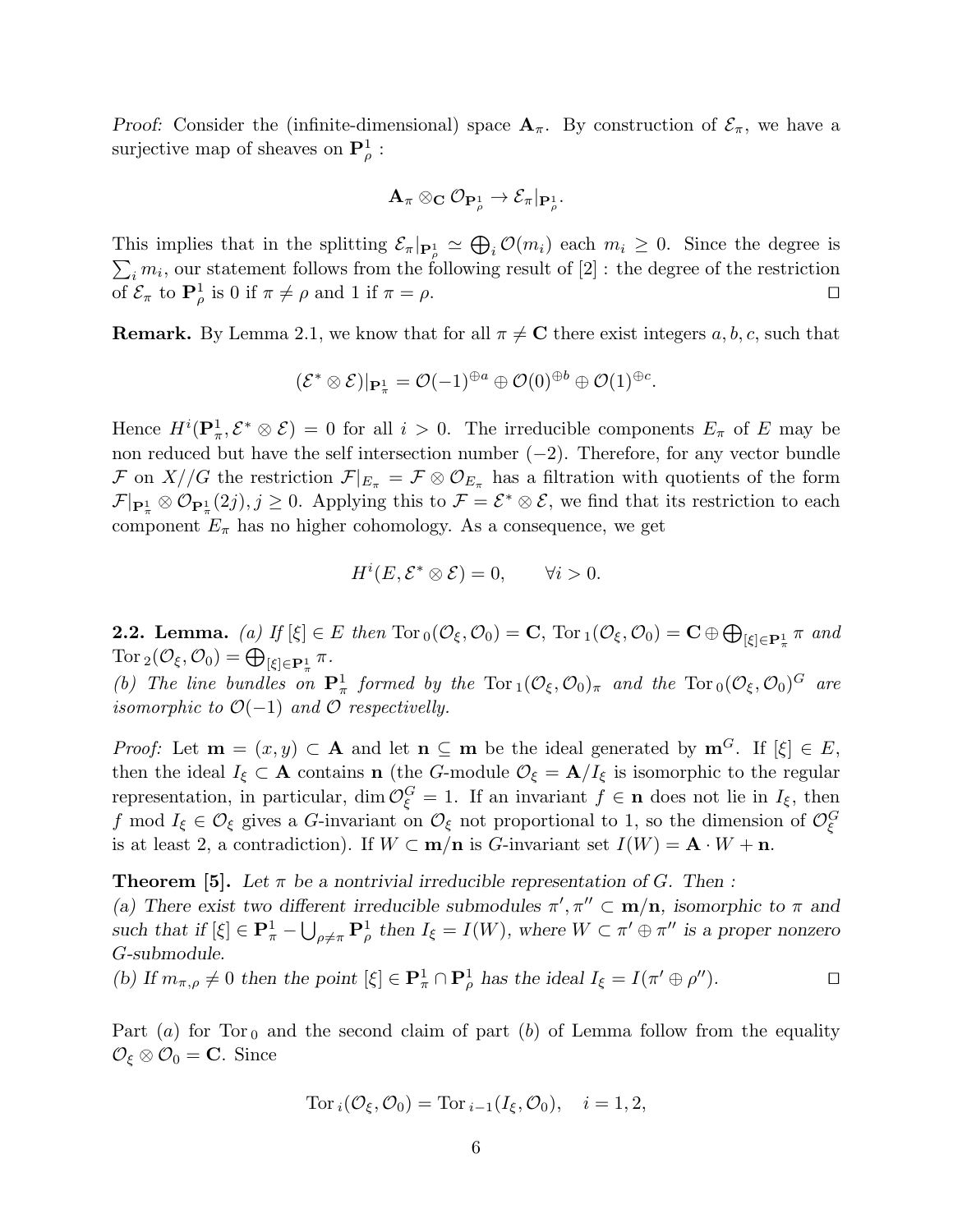we get  $\text{Tor}_1(\mathcal{O}_\xi,\mathcal{O}_0)=I_\xi/\mathbf{m}I_\xi.$  If  $[\xi]\in E$  then  $I_\xi=I(W)$  where  $W\subset \mathbf{m/n}$  and  $W_\pi=$  $\bigoplus_{[\xi]\in {\bf P}_\pi^1} \pi$ . Now observe that  $W = I_{\xi}/({\bf m}I_{\xi} + {\bf n})$  and that  $(({\bf m}I_{\xi} + {\bf n})/{{\bf m}}I_{\xi})_{\pi} = 0$  for  $\lim_{k \to \infty} \frac{1}{k!} \mathbf{C}$  since  $(\mathbf{m}I_{\xi} + \mathbf{n})/\mathbf{m}I_{\xi} \simeq \mathbf{n}/(\mathbf{n} \cap \mathbf{m}I_{\xi})$  is a quotient of  $\mathbf{n}/\mathbf{m}$ . Thus, if  $\pi \neq \mathbf{C}$ , Tor  $_1(\mathcal{O}_\xi, \mathcal{O}_0)_\pi$  is 1-dimensional for  $[\xi] \in \mathbf{P}^1_\pi$  and vanishes otherwise. It remains to study Tor  $_2(\mathcal{O}_\xi,\mathcal{O}_0)_\pi$  and Tor  $_1(\mathcal{O}_\xi,\mathcal{O}_0)^G$ . The Tor's in question are the cohomology of the Koszul complex

$$
\mathcal{O}_{\xi}\rightarrow \mathcal{O}_{\xi}\otimes_{\mathbf{C}}\tau\rightarrow \mathcal{O}_{\xi}.
$$

Since  $\text{Tor}_2(\mathcal{O}_\xi,\mathcal{O}_0) \subseteq \mathbf{A}/I_\xi$  and  $(\mathbf{A}/I_\xi)^G = \mathbf{C} + I_\xi$ , we get  $\text{Tor}_2(\mathcal{O}_\xi,\mathcal{O}_0)^G = 0$ . Part  $(a)$ follows since the equivariant Euler characteristic of the complex is 0 (note that  $\mathcal{O}_{\xi} \otimes_{\mathbf{C}} \tau \simeq$  $\mathcal{O}_{\xi} \otimes_{\mathbf{C}} \mathbf{C}^2$  since  $\mathcal{O}_{\xi}$  is the regular representation of G). To see part (b), notice that  $\mathbf{P}^1_\rho \simeq \mathbf{P} \text{Hom}_G(\rho, \rho' \oplus \rho'')$ , and that the bundle formed by the Tor  $_1(\mathcal{O}_\xi, \mathcal{O}_0)_\rho = (I_\xi / \mathbf{m} I_\xi)_\rho$ on this  $\mathbf{P}^1$  is just  $W \mapsto W_\rho$ , i.e.  $\mathcal{O}(-1)$ . □

**2.3.** Any finite-dimensional representation  $V$  of  $G$  gives rise to two equivariant sheaves on X : the skyscraper sheaf  $V^!$  whose fiber at 0 is V and all the other fibers vanish, and the locally free sheaf  $\tilde{V} = V \otimes_{\mathbf{C}} \mathcal{O}_X$ . If  $\pi$  is irreducible, then  $\Phi(\tilde{\pi}) = \mathcal{E}_{\pi}$ . The sheaf  $\pi^!$  is quasi isomorphic to the (Koszul) complex

$$
\tilde{\pi} \otimes_{\mathbf{C}} \Lambda^2 \tau \to \tilde{\pi} \otimes_{\mathbf{C}} \tau \to \tilde{\pi}.
$$

**Theorem.** We have  $\Phi(\mathbf{C}^!) = \mathcal{O}_E$  and  $\Phi(\pi^!) = \mathcal{O}_{\mathbf{P}_{\pi}^1}(-1)[1]$  if  $\pi \neq \mathbf{C}$ .

Proof: Let  $\mathcal{F} = \Phi(\pi^!)$ . Let us view it as the complex of locally free sheaves on  $X//G$  (see (1.5))

$$
\mathcal{F} = \{ \mathcal{E}_{\pi} \to \bigoplus_{\rho} \mathcal{E}_{\rho}^{m_{\pi\rho}} \to \mathcal{E}_{\pi} \}.
$$

Then for  $[\xi] \in X//G$ 

(2.3.1)  $\text{Tor}_i(\mathcal{O}_\xi, \mathcal{O}_0)_\pi = H^{-i}([\xi], \mathcal{F}_{[\xi]})$ .

Recall that we have a spectral sequence

(2.3.2) 
$$
\operatorname{Tor}_i(\mathcal{H}^{-j}(\mathcal{F}), \mathcal{O}_{[\xi]}) \Rightarrow H^{-i-j}([\xi], \mathcal{F}_{[\xi]}).
$$

Lemma 2.2, (2.3.1) and (2.3.2) imply that  $\mathcal{H}^0(\mathcal{F}) = 0$  if  $\pi \neq \mathbb{C}$ . Moreover, if  $\pi = \mathbb{C}$ , if  $\Lambda$  is any ring and if  $[\xi] \in (X//G)(\Lambda)$  is the  $\Lambda$ -point corresponding to the subscheme  $\xi \subset X \times \operatorname{Spec}(\Lambda)$  then

$$
\mathcal{H}^0(\mathcal{F})_{\left[\xi\right]} = \text{Tor}_0(\mathcal{O}_{\xi}, \mathcal{O}_0)^G = \text{Tor}_0(\mathcal{O}_{\bar{\xi}}, \mathcal{O}_{\bar{0}}) = \mathcal{O}_{E, \left[\xi\right]},
$$

where  $\bar{\xi}$  and  $\bar{0}$  are the projection of  $\xi$  and 0 in  $X/G$ . Thus,  $\mathcal{H}^0(\mathcal{F}) = \mathcal{O}_E$ .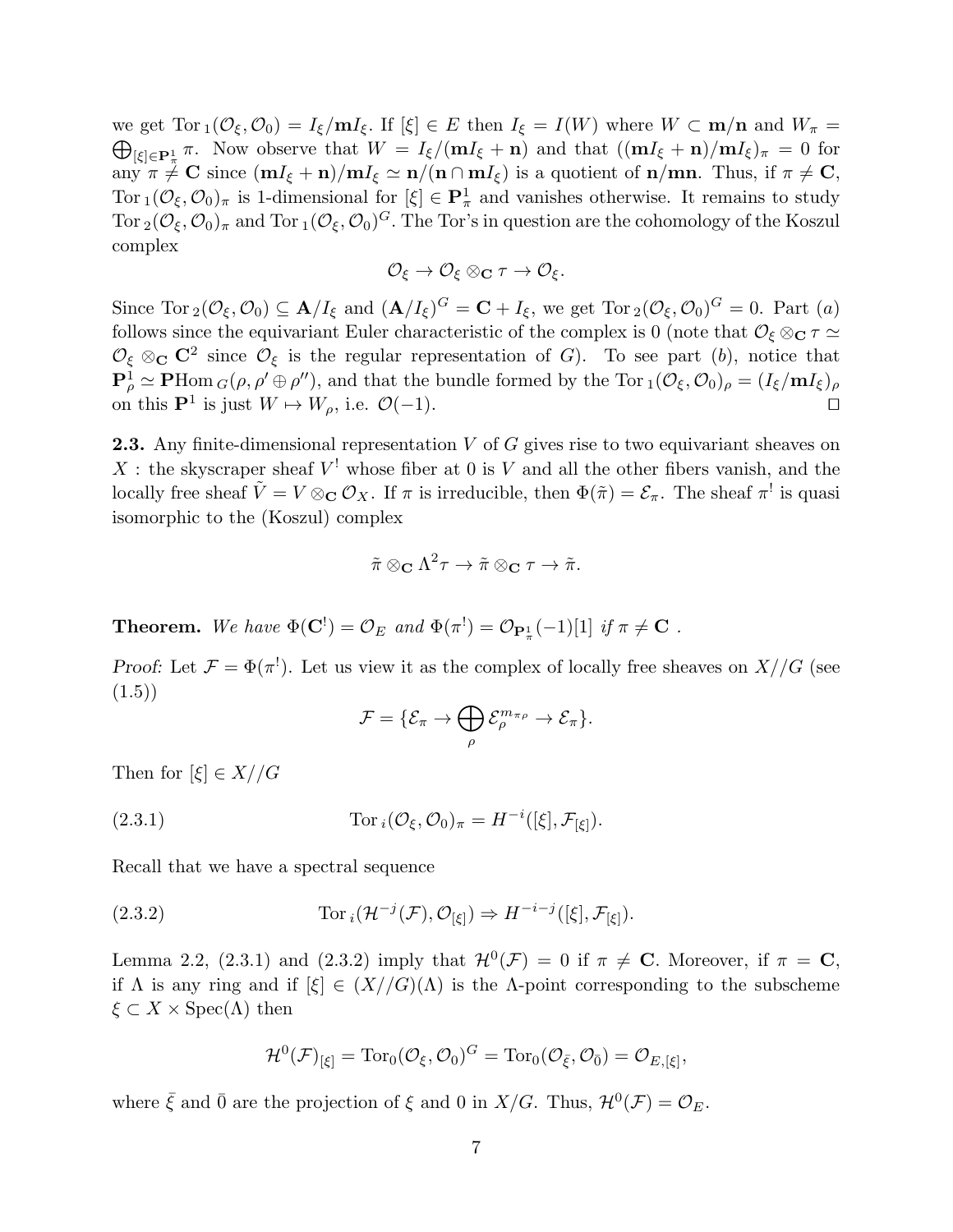By (2.3.1), (2.3.2) and Lemma 2.2, if  $\pi \neq C$  then  $\mathcal{H}^{-1}(\mathcal{F})$  is supported on  $\mathbf{P}^1_{\pi}$  and its restriction onto  $\mathbf{P}^1_{\pi}$  is

$$
\mathcal{H}^{-1}(\mathcal{F})/I_{\mathbf{P}_{\pi}^{1}}\mathcal{H}^{-1}(\mathcal{F}) \quad \simeq \mathcal{O}_{\mathbf{P}_{\pi}^{1}}(-1).
$$

This does not yet imply that  $\mathcal{H}^{-1}(\mathcal{F})$  is actually a sheaf on  $\mathbf{P}^1_\pi$  rather than on some infinitesimal neighborhood. For this, we need to show that  $\mathcal{H}^{-1}(\mathcal{F})$  is annihilated by the sheaf of ideals  $I_{\mathbf{P}_{\pi}^1}$ . Observe that in the category of G-equivariant sheaves we have End  $_G(\pi^!) = \mathbf{C}$ , so all the endomorphisms of  $\mathcal F$  in  $D^b(\mathcal{C}oh(X//G))$  are scalar. But  $\mathbf{P}^1_{\pi}$ is a (−2)-curve, so it possesses a lot of functions regular in an entire neighborhood of  $\mathbf{P}^1_\pi$  and vanishing on  $\mathbf{P}^1_\pi$ . So if  $\mathcal{H}^{-1}(\mathcal{F})$  actually is not annihilated by  $I_{\mathbf{P}^1_\pi}$ , there will be a section f of  $I_{\mathbf{P}^1_\pi}$  on some neighborhood of  $\mathbf{P}^1_\pi$  which is not annihilating  $\mathcal{H}^{-1}(\mathcal{F})$ . Since all the homology of F is supported on  $\mathbf{P}^1_\pi$ , the multiplication by such an f defines an endomorphism of  $\mathcal F$  in the derived category. This endomorphism is not scalar, since the induced endomorphism on  $\mathcal{H}^{-1}(\mathcal{F})$  is not scalar. This contradicts the assumption. So we have established that  $\mathcal{H}^{-1}(\mathcal{F}) = \mathcal{O}_{\mathbf{P}_*^1}(-1)$  if  $\pi \neq \mathbf{C}$ . If  $\pi = \mathbf{C}$  then Tor  $_1(\mathcal{O}_\xi, \mathcal{O}_0)^G = \mathbf{C}$  and Tor  $_1(\mathcal{H}^0(\mathcal{F}), \mathcal{O}_{[\xi]}) = \mathcal{O}(-E)_{[\xi]} = \mathbf{C}$ . Since Tor  $_1(\mathcal{O}_\xi, \mathcal{O}_0)^G$  is composed from Tor  $_1(\mathcal{H}^0(\mathcal{F}), \mathcal{O}_{[\xi]})$  and Tor  $_0(\mathcal{H}^{-1}(\mathcal{F}), \mathcal{O}_{[\xi]})$  we have  $\mathcal{H}^{-1}(\mathcal{F}) = 0$ .

Finally,  $\mathcal{H}^{-2}(\mathcal{F}) = 0$ . More precisely, if  $\pi \neq \mathbf{C}$  then  $\text{Tor}_2(\mathcal{O}_\xi, \mathcal{O}_0)_\pi = \mathbf{C}$  is composed from  $\text{Tor}_1(\mathcal{H}^{-1}(\mathcal{F}), \mathcal{O}_{[\xi]})$  (which is nonzero) and  $\mathcal{H}^{-2}(\mathcal{F})\otimes \mathcal{O}_{[\xi]}$ . If  $\pi = \mathbf{C}$  then Tor  $_2(\mathcal{O}_\xi,\mathcal{O}_0)^G=0.$  $G = 0.$ 

#### §3. Hall algebras and double quivers.

3.1. Let us describe a version of the Hall algebra construction [12] based on Euler characteristic. Let  $A$  be a C-linear Abelian category of finite type (i.e. the extension groups between pairs of objects in A are finite dimensional). If  $A, B, C$  are three objects of A, the set  $G_{AB}^C = \{A' \subseteq C : A' \simeq A, C/A' \simeq B\}$  has the structure of a complex variety. To see this, let  $\text{Com}_{AB}^C$  and  $E_{AB}^C$  be the set of all complexes and all exact sequences respectively of the form  $0 \to A \stackrel{\alpha}{\to} C \stackrel{\beta}{\to} B \to 0$ . Clearly,  $Com_{AB}^C$  is a closed algebraic subvariety in the affine space Hom  $(A, C) \oplus \text{Hom}(C, B)$ , and  $E_{AB}^C$  is a Zariski open subset in Com $_{AB}^C$ . Now, the algebraic group Aut (A)  $\times$  Aut (C) acts on  $E_{AB}^C$  freely. The quotient is therefore equipped with a structure of a complex variety. But as a set, this quotient is nothing but  $G_{AB}^C$ . Since the heart of a triangulated category is stable by extensions, we get

**Proposition.** Let  $A, B$  be two Abelian categories as above, and  $F: D^b(A) \to D^b(\mathcal{B})$  be an equivalence of triangulated categories. If A, B, C are objects of A such that  $F(A), F(B) \in \mathcal{B}$ and if  $G_{AB}^C \neq \emptyset$ , then  $F(C) \in \mathcal{B}$  and F is an isomorphism of complex varieties  $G_{AB}^C \rightarrow$  $G_{F(A)}^{F(C)}$  $F(X)$ <br> $F(A), F(B)$ . □

**3.2.** The characteristic function of a closed subvariety W of an algebraic variety Z is denoted by  $\mathbf{1}_W$ . By Fun(Z) we denote the space of all constructible functions on Z. If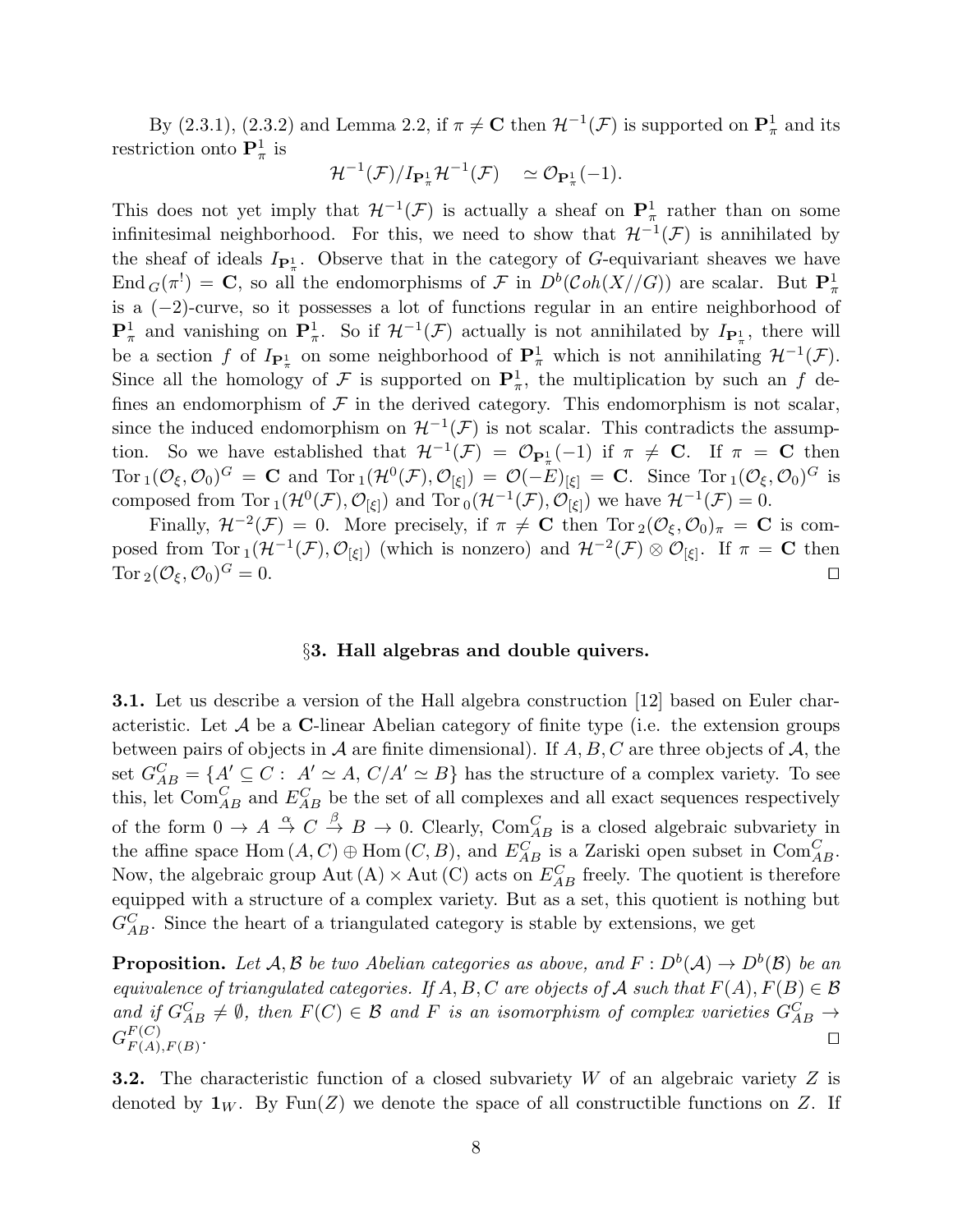$f \in \text{Fun}(Z)$  its integral is:

$$
\int_Z f d\chi = \sum c_i \chi(W_i), \quad f = \sum c_i \mathbf{1}_{W_i}.
$$

Here  $\chi$  is the Euler characteristic with compact support. More generally, if  $\varphi: Z_1 \to Z_2$ is any regular map and  $f \in \text{Fun}(Z_1)$ , then its direct image  $\varphi_*(f) \in \text{Fun}(Z_2)$  is (cf.[2]):

$$
(\varphi_* f)(z_2) = \int_{\phi^{-1}(z_2)} f d\chi.
$$

Similarly let S be an algebraic stacks of locally finite type. The set of C-points  $S(C)$ is locally represented as the quotient of an algebraic variety by an action of an algebraic group. A constructible function on a stack S is a function  $\mathcal{S}(\mathbf{C}) \to \mathbf{C}$  which can be represented as a finite linear combination of functions of the form  $1_{\mathcal{W}(\mathbf{C})}$ , where W is a closed substack of finite type in S. Let  $\varphi : \mathcal{S} \to \mathcal{T}$  be a morphism of stacks whose every fiber (over any C-point) is an algebraic variety. Then we have the direct image map  $\varphi_* : \text{Fun}(\mathcal{S}) \to \text{Fun}(\mathcal{T})$  defined as above.

**3.3.** We now assume that  $\mathcal A$  comes from a stack of Abelian categories over the category of algebraic varieties, and that the moduli stack of objects of  $A$ , denoted by  $A^{iso}$ , is an algebraic stack of locally finite type.

**Examples.** (1)  $\mathcal A$  is the category of representations of a finite-dimensional **C**-algebra.  $(2)$  A is the category of coherent sheaves on an algebraic variety with support in a projective subvariety.

The set  $\mathcal{A}^{iso}(\mathbf{C})$  is the set of isomorphism classes of objects of A. The space Fun $(\mathcal{A}^{iso})$  is made into an associative algebra, called the Hall algebra of  $A$  and denoted by  $H(A)$ , as follows. Let  $\mathcal{G}_{\mathcal{A}}$  be the stack formed by pairs  $(A, B)$  of objects of  $\mathcal{A}$ , with A a subobject of B, and morphisms of such pairs. There are three morphisms  $p_1, p_2, p_3 : \mathcal{G}_{\mathcal{A}} \to \mathcal{A}^{iso}$  which associate to  $(A, B)$  the objects A, B, and  $B/A$  respectively. The fibers of  $p_2$  are algebraic varieties. The multiplication on  $H(\mathcal{A})$  is

$$
f * g = p_{2*}((p_1^* f) \cdot (p_3^* g)).
$$

Let  $[A] \in H(A)$  be the characteristic function of the object A. Then  $\chi(G_{AB}^C)$  is the multiplicity of  $[C]$  in  $[A] * [B]$ .

**3.4.** Let  $\Gamma$  be any finite graph without loops and multiple edges. A double representation of  $\Gamma$  is a rule which assigns to each vertex i a vector space  $V_i$ , and to any edge  $\{i, j\}$ two operators  $x_{ij}$ :  $V_j \rightarrow V_i$  and  $x_{ji}$ :  $V_i \rightarrow V_j$  such that for every vertex i we have  $\sum_j x_{ij}x_{ji} = 0.$  Finite dimensional double representations of  $\Gamma$  form an Abelian category of finite type and global dimension 2 if  $\Gamma$  is of affine type, denoted  $\mathcal{R}_{\Gamma}$ .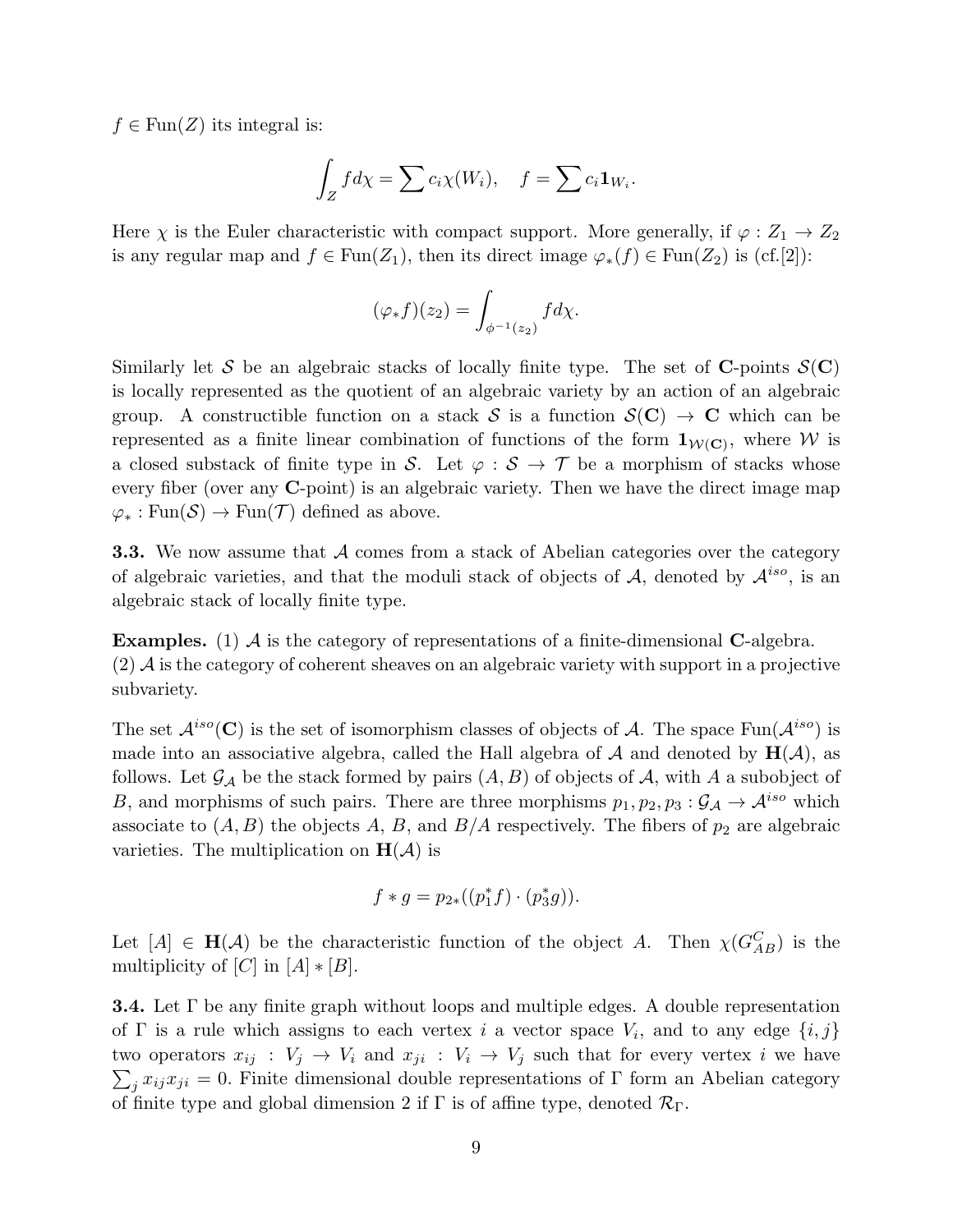**Proposition.** Let  $\Gamma$  be an affine Dynkin graph of type A-D-E, corresponding to a finite subgroup  $G \subset SL_2(\mathbb{C})$ . The category  $\mathcal{R}_{\Gamma}$  is equivalent to  $\mathcal{C}oh_G(\tau)$ .

*Proof:* Let  $\{\pi_i\}_{i\in I}$  be the set of simple representations of G and let  $J = \{(i,j) | \pi_j \subset \pi_i \otimes \tau\}$ be the set of edges of the graph Γ. A G-equivariant coherent sheaf on  $\tau$  is a pair  $(V, \phi)$ where V is a finite dimensional G-module and  $\phi$  is a G-invariant linear map  $V \otimes \mathbb{C}[\tau] \to V$ . Such a pair  $(V, \phi)$  may be viewed as

(*i*) a *I*-graded vector space  $\bigoplus_{i \in I} V_{\pi_i}$ ,

(*ii*) a collection of maps  $\bigoplus_{(i,j)\in J} : V_{\pi_i} \otimes \tau \to \bigoplus_{(i,j)\in J} V_{\pi_j}$ .

Then the relation  $\sum_j x_{ij}x_{ji} = 0$  means precisely that the maps in (*ii*) glue together in a map  $V \otimes \mathbf{C}[\tau] \to V$ .

Let  $\mathbf{C}(i)$  be the simple object in  $\mathcal{R}_{\Gamma}$  located at the vertex i of  $\Gamma$ . Put  $\theta_i = [\mathbf{C}(i)] \in \mathbf{H}(\mathcal{R}_{\Gamma})$ . As usual, set  $\theta_i^{(k)} = \theta_i^k / k!$  for any  $k \in \mathbb{N}^\times$ . Denote by  $A_\Gamma$  the Cartan matrix of  $\Gamma$ , such that the index set is the set of vertices of Γ,  $a_{ii} = 2$ , and  $-a_{ij}$  is the number of edges joining i and j if  $i \neq j$ . Let  $\mathbf{g}_{\Gamma}$  be the Kac-Moody Lie algebra associated to  $A_{\Gamma}$ . The "nilpotent" subalgebra  $g_{\Gamma}^+ \subset g_{\Gamma}$  is generated by the Chevalley generators  $e_i$  subject to the Serre relations

$$
\forall i \neq j, \quad \sum_{k} (-1)^k \mathbf{e}_i^{\pm (k)} \mathbf{e}_j^{\pm} \mathbf{e}_i^{\pm (1 - a_{ij} - k)} = 0.
$$

The following is a reformulation of a result from [8].

**Theorem.** The correspondence  $\mathbf{e}_i \to \theta_i$  defines a homomorphism  $\mathbf{U}(\mathbf{g}_{\Gamma}^+)$  $_{\Gamma}^{\mathrm{+}}$   $\mathrm{)}$   $\rightarrow$   $\mathrm{H}(\mathcal{R}_{\Gamma})$ .  $\Box$ 

# §4. Applications to algebraic surfaces.

Let S be a smooth surface over C and  $C \subset S$  be a reducible curve of which every component is a rational reduced  $(-2)$ -curve, such that these curves meet transversely and not more than in one point. Let  $\mathbf{P}_i^1, i \in I$ , be the irreducible components of C. Let  $A_C$  be the negative of the intersection matrix of the components of C and let  $g_C$  be the Kac-Moody Lie algebra with Cartan matrix  $A_C$ . Denote by  $\mathcal{C}oh(S, C)$  the category of coherent sheaves on S with support in C. This category has finite type. Let  $\mathbf{H}(S, C)$  be its Hall algebra.

**Theorem.** The correspondence  $\mathbf{e}_i \mapsto [\mathcal{O}_{\mathbf{P}_i^1}]$  defines an algebra homomorphism  $\mathbf{U}(\mathbf{g}_C^+)$  $_C^+) \rightarrow$  $H(S, C)$ .

**Corollary.** If S is a projective surface then  $\mathbf{U}(\mathbf{g}_C^+)$  $\overrightarrow{C}$ ) acts on Fun( $\mathcal{C}oh(S)$ ). □

*Proof:* It is enough to consider the case when C has type  $A_2$ . It is well-known (see [1], Theorem 7.3) that if C is a configuration of  $(-2)$ -curves on S such that  $A_C$  has type A-D-E then the formal neighborhood of  $C$  in  $S$  is isomorphic to the formal neighborhood of the exceptional fiber E in the Hilbert quotient  $\mathbb{C}^2//G$  where  $G \subset SL_2(\mathbb{C})$  is the finite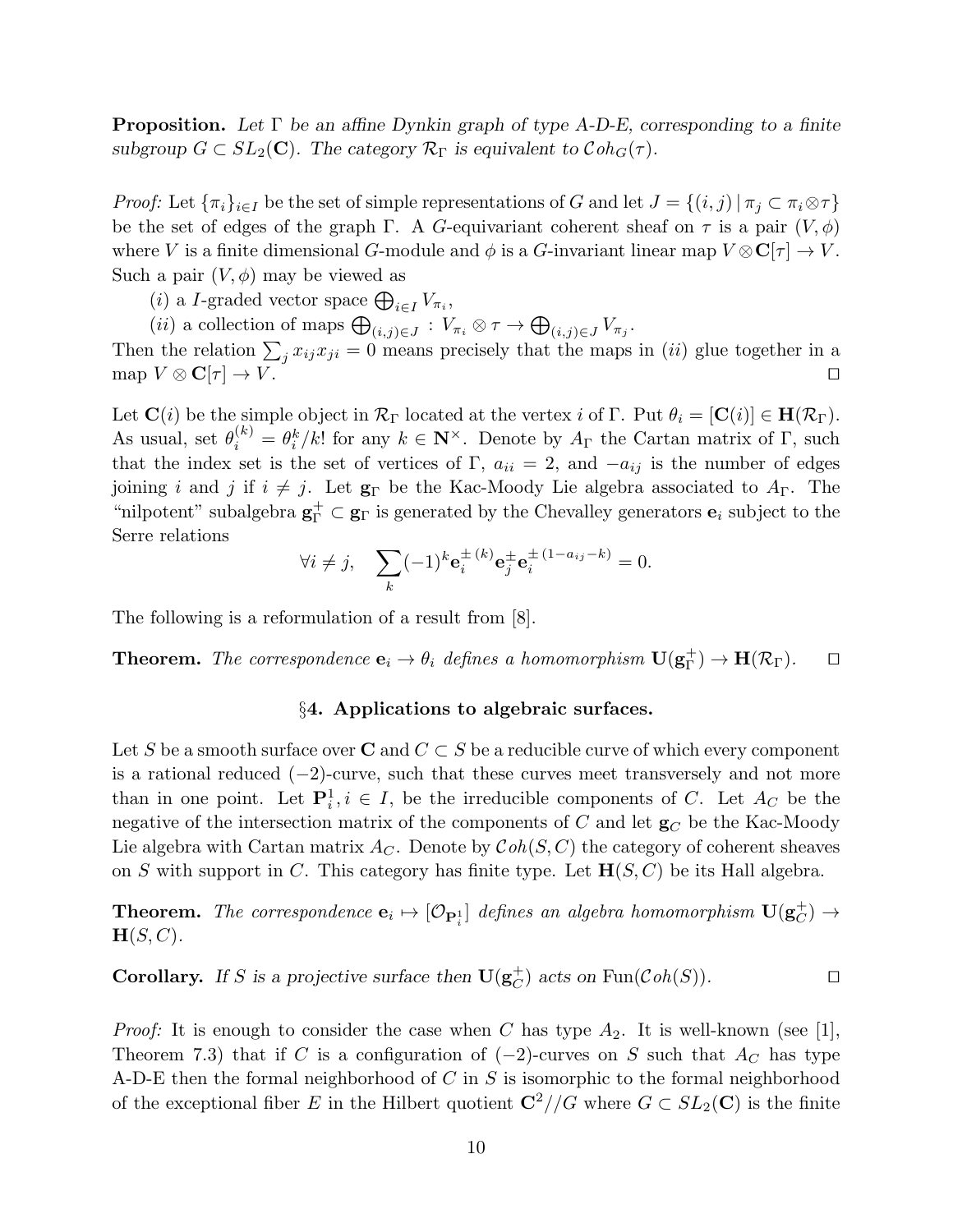subgroup with Cartan matrix  $A_C$ . Then we have the equivalence of categories  $\mathcal{C}oh(S, C) \simeq$  $\mathcal{C}oh(\mathbf{C}^2//G,E)$ . Now, Theorem 1.4 and Propositions 3.1 and 3.4 imply that the subalgebra in  $\mathbf{H}(\mathcal{R}_{\Gamma})$  generated by the  $\theta_{\pi}$ ,  $\pi \neq \mathbf{C}$ , is isomorphic to the subalgebra in  $\mathbf{H}(\mathbf{C}^2//G, E)$ generated by the  $[\mathcal{O}_{\mathbf{P}_\pi^1}]$ . Thus our theorem follows from Theorem 3.4. □